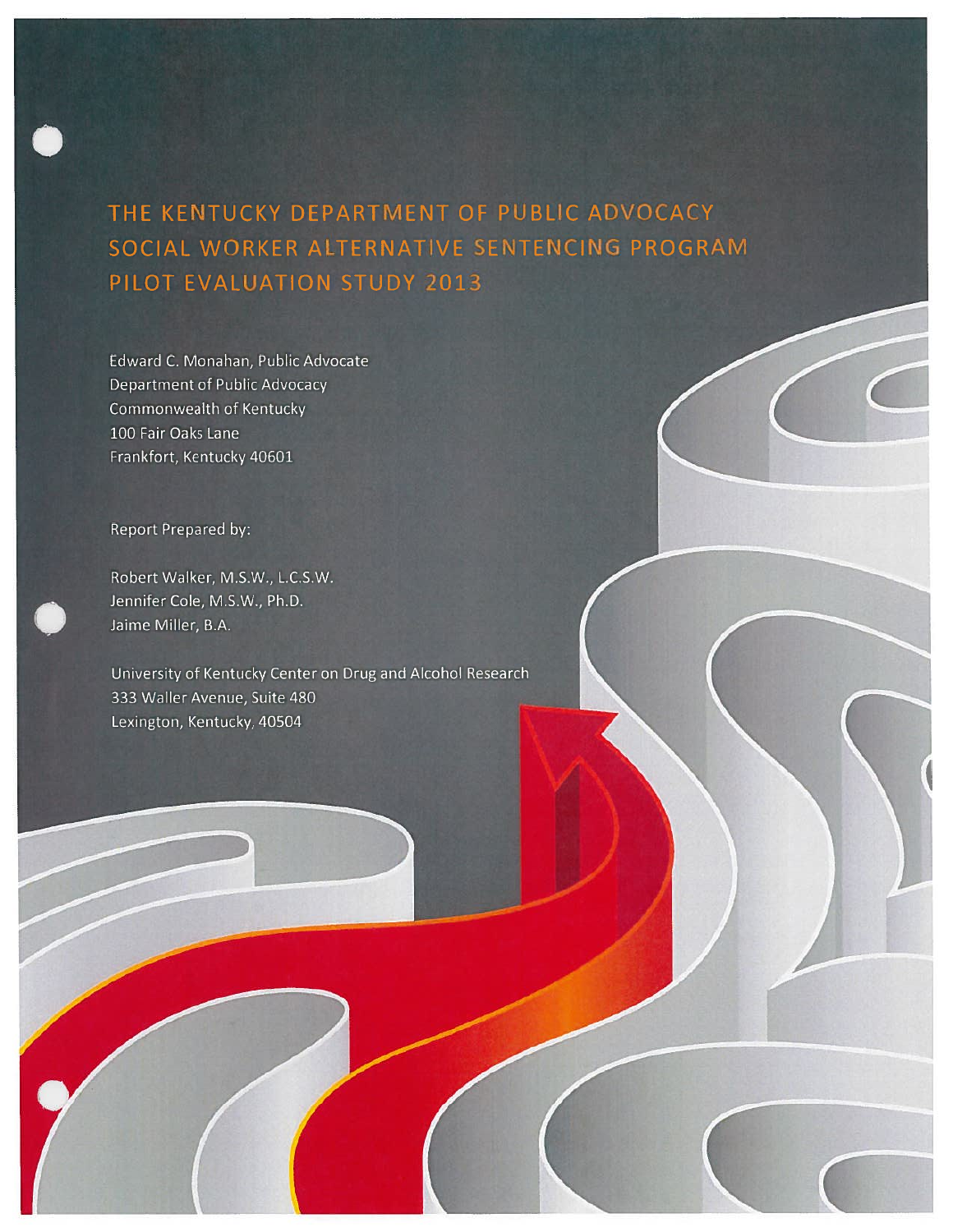# THE KENTUCKY DEPARTMENT OF PUBLIC ADVOCACY SOCIAL WORKER ALTERNATIVE SENTENCING PROGRAM PILOT EVALUATION STUDY 2013

In May 2013, Harvard University's John F. Kennedy School of Government and its Ash Center for Democratic Governance and Innovation announced its top 25 award winners for 2013. The Roy and Lila Ash Center for Democratic Governance and Innovation advances excellence and innovation in governance and public policy through research, education, and public discussion. Among the top 25 innovators for 2013 was the Kentucky Alternative Sentencing Social Worker Program. The award brought national recognition to this new program, but the Department of Public Advocacy that manages the program also felt <sup>a</sup> need to begin generating information about the effects of the program. With this in mind, the department initiated <sup>a</sup> contract with the University of Kentucky Center on Drug and Alcohol Research to examine the outcomes of the project.

<sup>A</sup> <sup>p</sup>ilot study was conducted to test some of the key concepts and methods that will be incorporated into <sup>a</sup> comprehensive annual evaluation of the effects of the Department of Public Advocacy's Social Work Alternative Sentencing Program. The findings from this pilot must not be taken as generalizable facts about the overall program because we only used <sup>a</sup> small convenience sample of cases to examine potential effects of the program. This brief summary repor<sup>t</sup> includes <sup>a</sup> review of the pilot study's goals, methods, findings about client characteristics, and information about costs and cost offsets. The repor<sup>t</sup> also provides <sup>a</sup> brief description of the program and its legislative background.

## BACKGROUND

The Kentucky Department of Public Advocacy (DPA) is <sup>a</sup> componen<sup>t</sup> of the overall Kentucky Justice system. With 30 district offices in 2012, its 2012 expenditures of \$41.5 million represented 3.18% of overall justice expenditures. Fully 87% of the funding for the DPA is state genera<sup>l</sup> funds. The annual expenditures by the DPA are \$6 million less than the state spen<sup>t</sup> on criminal justice training. The DPA handled 185,702 cases in 2012 for an average overall defense cost per client of \$223.56.

### HB463

The DPA provides representation to 35,000+ felony cases each year. Among these, many have serious drug and alcohol related offenses that sugges<sup>t</sup> outstanding substance abuse problems as well as mental health problems. The need for more focus on substance-related offenders increased further with HB 463, which went into effect on June 8, 2011. HB 463 was enacted by the 2011 General Assembly to reduce unnecessary incarceration of individuals who presented low risk of harm to the public and who could benefit from rehabilitation services. HB 463 created <sup>a</sup> new section to KRS Chapter 532 focused on the Department of Corrections with this language about the new policy:

1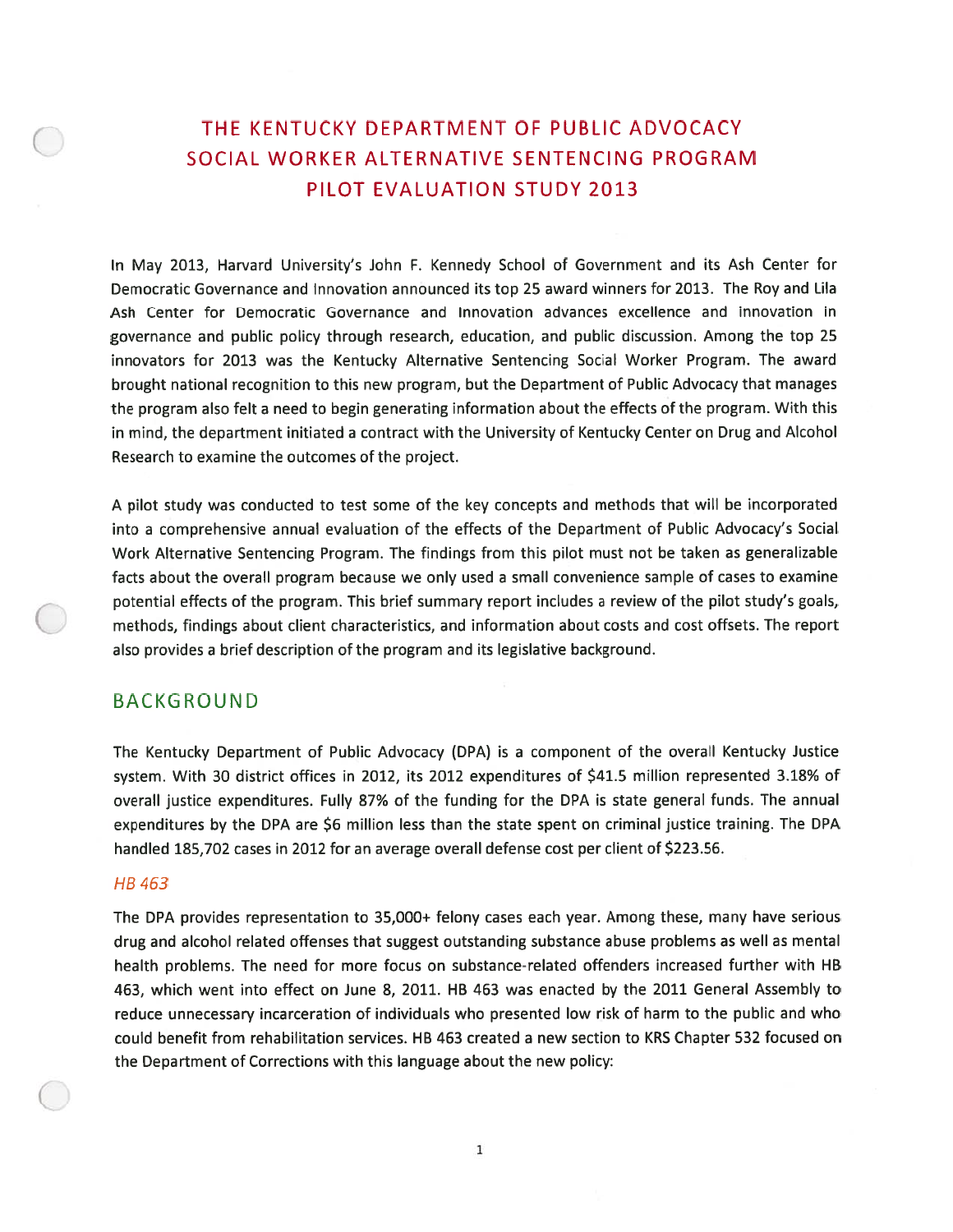#### "SECTION 1.

The primary objective of sentencing shall be to maintain public safety and hold offenders accountable while reducing recidivism and criminal behavior and improving outcomes for those offenders who are sentenced

### SECTION 2.

The primary objectives of the department shall be to maintain public safety and hold offenders accountable while reducing recidivism and criminal behavior and improving outcomes for offenders under its supervision. The department shall create and implement policies and programs to achieve these objectives."

While the DPA does not fall directly under the requirements for compliance with HB 463, all components of the justice system were clearly encourage<sup>d</sup> to contribute to the reduction of unnecessary incarceration. Even prior to HB 463, the DPA had begun to recognize the importance of developing more assertive alternative sentencing <sup>p</sup>lans to bring before the court. With this in mind, the DPA launched <sup>a</sup> <sup>p</sup>ilot program in 2006 by <sup>p</sup>lacing social workers in field offices, paired with defense attorneys. Based on these early <sup>p</sup>ilots, more were subsequently added with Federal Stimulus Grant funding in 2009, thus bringing the current number of social workers to eight.

### The human face on the problem

The backdrop of HB 463 sets the policy agenda for this alternative sentencing program. However, behind the policy are lives that have been dramatically affected by substance abuse and extraordinarily problematic family histories. To set the stage for what these data can tell policy makers, it might be useful to consider the lives of the persons at the point that the DPA social worker began working with them.

#### "Janey"

"Janey" was <sup>a</sup> 30-year-old single Caucasian, female. When the social worker first met her, she was incarcerated at the Taylor County Detention Center on a Robbery 2<sup>nd</sup> degree charge. During her incarceration, she developed an open MRSA staph infection. She reported having <sup>a</sup> substance abuse problem and voiced the need for help. She also reported some mental health symptoms and history, such as PTSD, depression, and pas<sup>t</sup> suicidal thoughts and self-harming tendencies. Prior to incarceration, she had lived with girlfriend of 1 year, but if released from custody now she would reside with her mother and brother. Janey had been sexually abused as <sup>a</sup> child by her father. Janey's mother has <sup>a</sup> mental disorder which she described as a "chemical imbalance." Both of Janey's parents abused drugs and/or alcohol. She reported that she go<sup>t</sup> most of her suppor<sup>t</sup> from her maternal grandparents as <sup>a</sup> child. However, as she become an adult, she sought assistance through the local mental health center in her community.

#### "Bill"

"Bill" was <sup>40</sup> years old, divorced, and facing two felony trafficking charges and Persistent Felony Offender Charges in the 1<sup>st</sup> Degree. He acknowledged cocaine and alcohol dependence for almost 30 years but knew that he now needed to ge<sup>t</sup> sober and begin <sup>a</sup> life of recovery. The DPA social worker arrange<sup>d</sup> <sup>a</sup> <sup>p</sup>lacement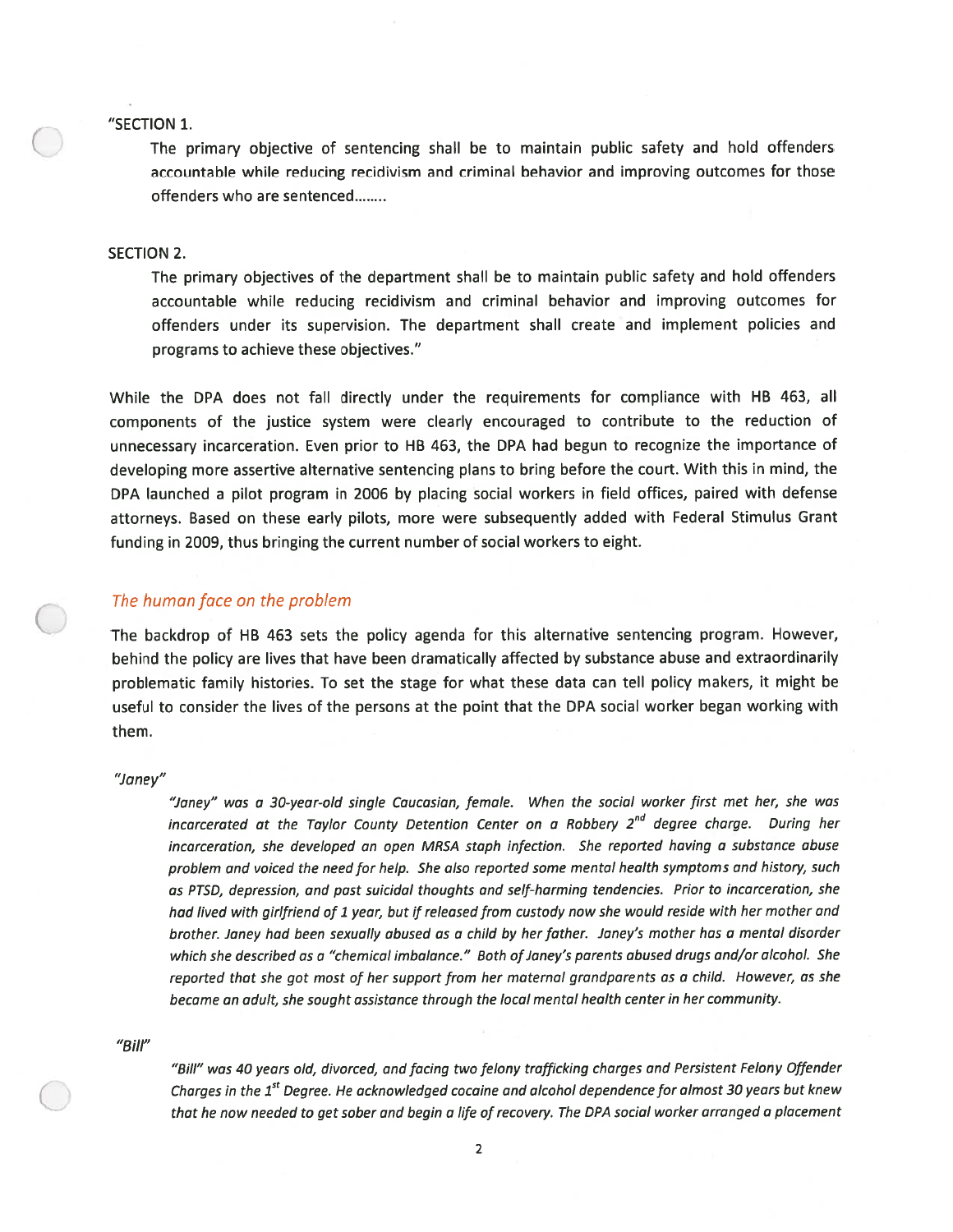for him in <sup>a</sup> Recovery Center if the Judge approved this plan. Bill admitted to the social worker that his life was in grea<sup>t</sup> distress and that something needed to be done to turn it around. The social presented <sup>a</sup> plan for <sup>a</sup> long term placement in The Healing Place in Campbellsville, Kentucky.

## What the social workers do

The process by which social workers develop alternative sentencing plans *includes thinking of* rehabilitation as part of the client's defense, but in a unique way. Defense is typically tasked with advocating on behalf of clients' liberty interests. What is different about this approach is that it takes <sup>a</sup> longer view of client liberty interests. That is, the attorney wants to work to help keep clients out of incarceration but also less likely to be re-arrested or stumble back into <sup>a</sup> situation of being in state custody. So the solution was to build alternative sentencing plans around careful assessment of needs for rehabilitating the individuals who were facing incarceration. The fact that these alternative sentencing plans are developed as par<sup>t</sup> of defense rather than being just <sup>a</sup> response to prosecution ideas means that client participation is typically much more robust. Instead of simply being directed to <sup>a</sup> program, the client and social worker first work out what the person needs, then locate <sup>a</sup> program, then presen<sup>t</sup> <sup>a</sup> plan to the court. The social worker then maintains an open file on the case for six months to monitor client progress.

### Districts with DPA Social Workers

There are eight field offices with <sup>a</sup> social worker attached to the defense team. The field offices with social workers are Owensboro, London, Prestonsburg, Covington, Madisonville, Columbia, Hopkinsville, and Bowling Green.

### The specific functions of the social worker

All cases for the DPA social workers come about on referral from the client's defense attorney. Essentially, the attorney believes that the client is in need of some rehabilitation or social service and needs <sup>a</sup> specialist to work up <sup>a</sup> plan for those services. In 2012, there were 1,053 cases assigned to the DPA social workers. These cases fell into two major types: (1) Clients needing merely <sup>a</sup> referral into some clearly identified service (including making arrangements for hospital admissions); and (2) Clients who needed <sup>a</sup> complete assessment and service plan drafted for presentation to the court. It is the second of these that are the focus of this repor<sup>t</sup> as they are the ones that represen<sup>t</sup> the central response to the policy needs defined by HB 463. In these cases, the social worker interviews clients, assesses needs based on social history data collection, and, when indicated, consults with community providers to assess suitability for referral.

Seven of the eight DPA social workers held master's degrees in social work in 2012 and one was working toward that degree. All of the DPA social workers have been trained in the most relevant evidence based practice for this kind of service — Motivational Interviewing (Miller & Rollnick, 1991; 2002). This approach allows for <sup>a</sup> gentle eliciting of client desire for services and change rather than direct confrontation. It is very consistent in style with the entire philosophy of defense work as it hinges directly on client commitment to change processes and <sup>a</sup> willingness to participate in services. The technique facilitates rather than directs change processes.

3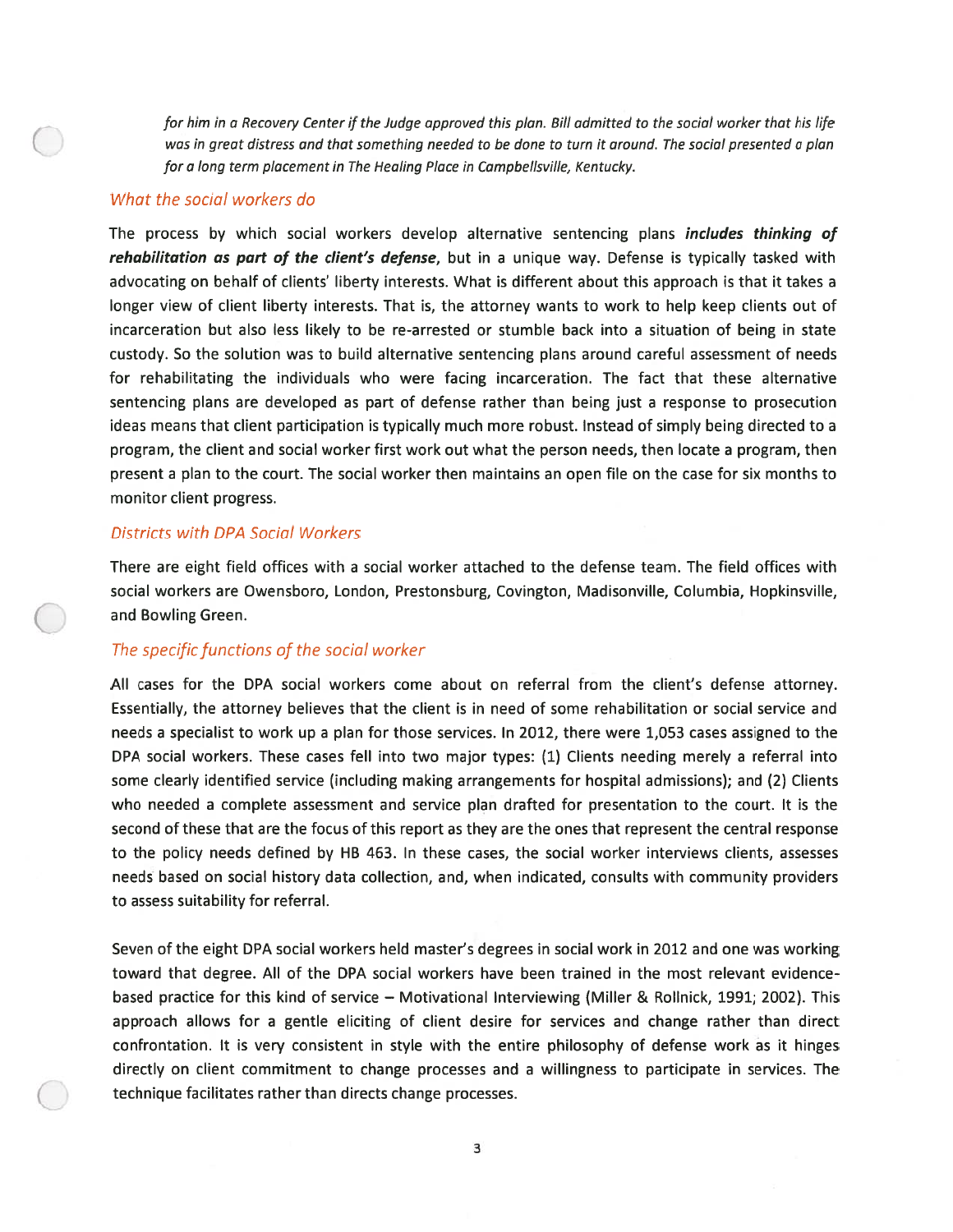Using Motivational Interviewing, the DPA social workers conduct an assessment session that includes gathering social history information but also specific clinical characteristics, symptoms and clients' history of service use. The assessment data will soon be entered into the DPA database, but throughout 2012 were simply collected in hard copy format. The data collected includes demographic as well as clinical information.

About twice per year, the social workers meet for <sup>a</sup> group supervision session to examine case characteristics, difficult clients' assessments and other related problems. During these sessions they also share new information about state policies, problems or solutions in gaining client access to programs, as well as offering insights and suppor<sup>t</sup> based on their practices.

## METHOD

This repor<sup>t</sup> summarizes pilot data collected on closed cases among <sup>a</sup> convenience sample of 20 clients whose cases were closed by 31 December 2012 and who had had 12 months pos<sup>t</sup> court disposition. Three of the social workers were asked to select cases with no bias in terms of client characteristics other than being certain that each case was closed. While this convenience sample in no way leads to any generalizations about the effectiveness of the program, it gives the DPA an opportunity to examine some of the underlying premises upon which the program is based. It offered an opportunity to test out the methodology that will be employed when the new data system is in place. Once that is done, the evaluation will include all open and closed cases within a year.

### **Instruments**

A data collection tool was developed by UK CDAR in concert with the DPA social workers and DPA management.

### Population and sample

In SFY 2012, there were 1,053 clients served by the DPA social workers. Among the 1,053 cases, 433 were involved in merely making contact with <sup>a</sup> service provider for an immediate transfer or referral of <sup>a</sup> client into community services. Another 620 (58.9%) required complete assessments and alternative sentencing plans to be submitted to the court. Among the 620 with plans submitted to the court, 526 were accepted by the court and used to issue alternative sentencing orders. Thus, 84.8% of all proposals made to the court were accepted and made par<sup>t</sup> of the adjudication of the case.

To begin understanding the effects of the program on clients' incarceration and related costs, this pilot study used <sup>a</sup> convenience sample of 20 out of the 526 cases that had accepted alternative sentencing plans submitted and accepted by the court. The social worker reviewed each client record and entered data on <sup>a</sup> form developed by UK CDAR. This instrument was an abbreviated version of the tool that will be used for all cases once the complete managemen<sup>t</sup> information system is up and running.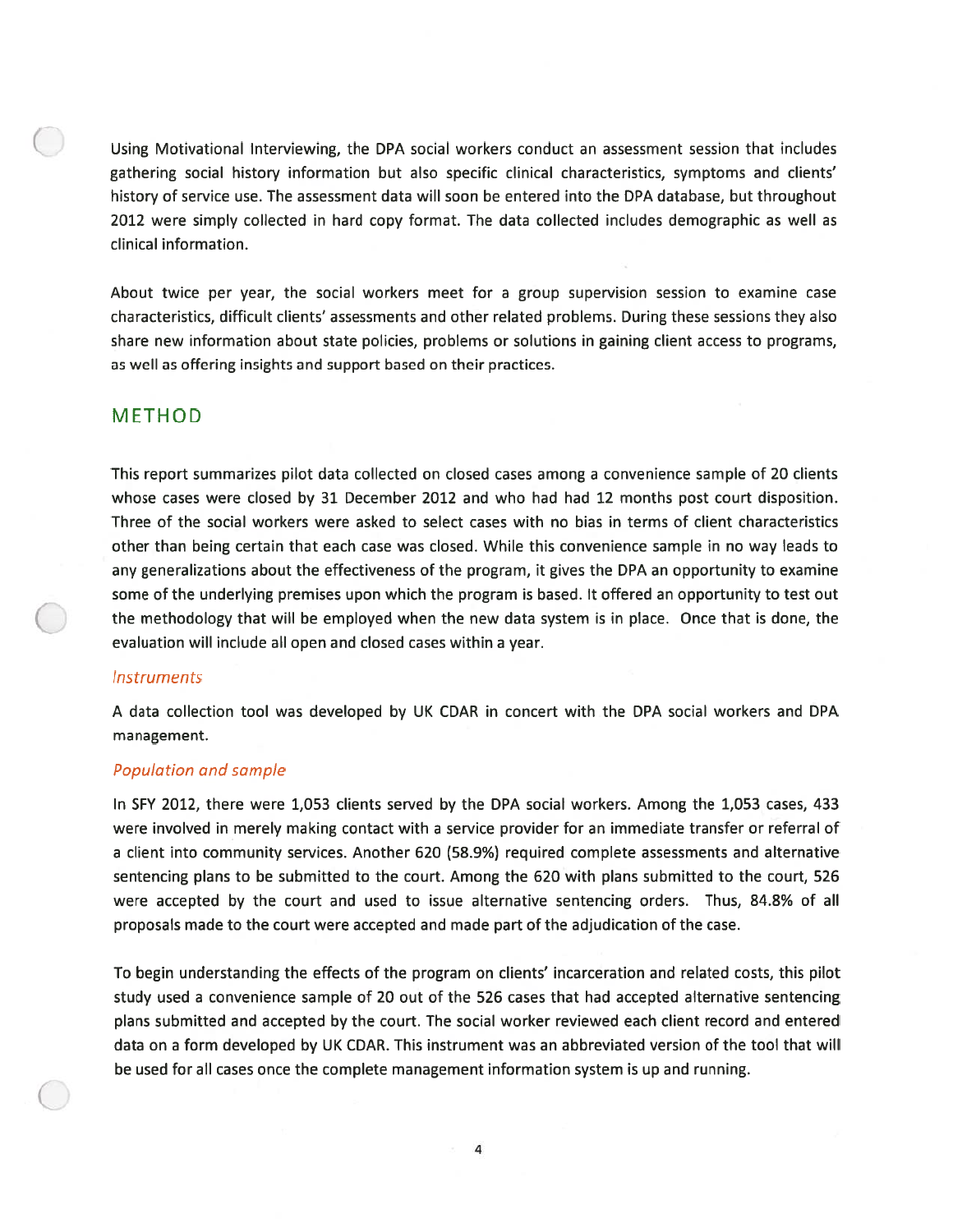## **Demographics**

As shown in Table <sup>1</sup> below, this convenience sample suggests <sup>a</sup> predominance of males among the DPA clients eligible for the alternative sentencing services. Sixty percen<sup>t</sup> were male and the age distribution results in an average age of 31 years.

|                              | Frequency | Percent |
|------------------------------|-----------|---------|
| Gender                       |           |         |
| Male                         | 12        | 60.0    |
| Female                       | 8         | 40.0    |
| Age when services began:     |           |         |
| $21 - 25$                    | 4         | 20.0    |
| $26 - 30$                    | 9         | 45.0    |
| $31 - 35$                    | 2         | 10.0    |
| 36-40                        | 2         | 10.0    |
| 41-45                        | 2         | 10.0    |
| 46-50                        | 0         | 0.0     |
| $51+$                        | 1         | 5.0     |
| Mean age at plan development |           | 31      |

TABLE 1. DEMOGRAPHICS OF DPA CLIENTS AT ASSESSMENT (N=20)

### Employment

The clients had seriously low employment rates at the time of developing their alternative sentencing plans with only 45% having had any employment in the pas<sup>t</sup> 12 months. Among those with employment in the pas<sup>t</sup> <sup>12</sup> months, only 5% had held full-time employment. At the time of the social worker interviews, fully 80% were unemployed; this is largely related to the fact that 80% were incarcerated and had lost what minimal employment they had held.

### Living arrangements and health and other status

Interestingly, only 15% of the clients had their own home or apartment in the pas<sup>t</sup> 12 months while 70% lived with family or friends. Only 20% had any health insurance and all who had insurance had Medicaid. The lack of Medicaid coverage for 80% of these individuals suggests <sup>a</sup> barrier to easy access to health and rehabilitation services that may exist even under the Affordable Care Act when it takes full effect in 2014. Over half of the individuals (52.6%) had received some form of mental health care in the past.

### Alternative sentencing needs and recommendations

The alternative sentencing plans did not involve merely <sup>a</sup> one-step referral to <sup>a</sup> program. The DPA social workers develop <sup>a</sup> more comprehensive <sup>p</sup>lan that itemizes what merits first consideration and what needs can be addressed through follow-up or follow-along services. Thus, <sup>a</sup> client might be referred to <sup>a</sup> residential treatment center for substance abuse but then also be referred for follow-up counseling and employment services. We presen<sup>t</sup> primary and secondary recommendations in this pilot study.

Of the 20 individuals included in this pilot study, 18 had <sup>a</sup> primary service target of some form of substance abuse intervention and 2 had <sup>a</sup> primary target of mental health services. As shown in Table 2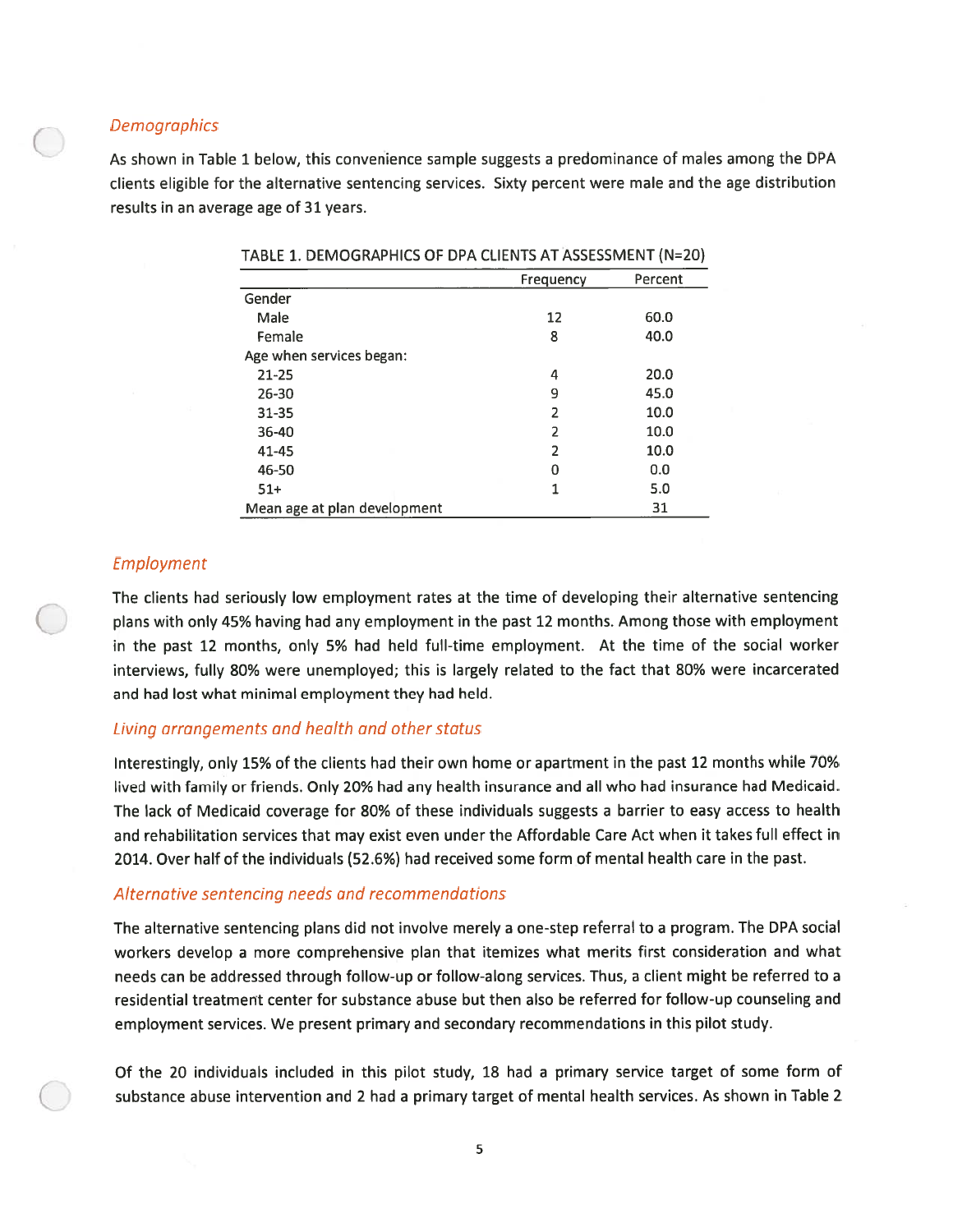below, the distribution of service needs was very wide and suggests that the referral demands on the social workers are complex. The number of primary and secondary target interventions totals more than 20 as many clients were referred to multiple services in the plans.

|                                                   | Frequency | Percent |
|---------------------------------------------------|-----------|---------|
|                                                   |           |         |
| Primary target needs for diversion service plan   |           |         |
| Substance abuse treatment                         | 18        | 90.0    |
| Mental health treatment                           | 2         | 10.0    |
| Employment assistance (vocational rehab)          | 1         | 5.0     |
| Disability                                        | 1         | 5.0     |
| <b>Medical treatment</b>                          |           | 5.0     |
| Social services (community agencies)              | 1         | 5.0     |
| Secondary target needs for diversion service plan |           |         |
| Mental health treatment                           | 12        | 60.0    |
| Housing assistance                                | 6         | 30.0    |
| Employment assistance (vocational rehab)          | 6         | 30.0    |
| Education                                         | 5         | 25.0    |
| Social services (community agencies)              | 2         | 10.0    |
| Getting social services or disability             | 1         | 5.0     |
|                                                   |           |         |

TABLE 2. PRIMARY AND SECONDARY SERVICE NEEDS (N=20)

The recommendations to the court factored in not only need but also client buy-in and feasibility of service plans. Thus, the plans represented client agreemen<sup>t</sup> with the ideas presented in the plans before they were presented to the court. Seven of the 20 were recommended for placement in <sup>a</sup> Recovery Kentucky residential facility and 6 were recommended for placement in <sup>a</sup> residential treatment facility. Two were recommended for outpatient substance abuse counseling and one for psychiatric hospitalization. Others were referred to outpatient mental health services, medical treatment, and social and vocational services. Almost half (43.8%) of the individuals would have been homeless upon release from jail or prison if they did not have <sup>a</sup> diversion plan in place.

### Specific recommendations

Counting all the primary and secondary recommendations for services, Table 3 shows the entire range of services that clients were referred to among this convenience sample. The numbers add to more than 20 because of multiple referrals for each client. Also, some mental health services were inclusive of substance abuse treatment as the clients had co-occurring conditions.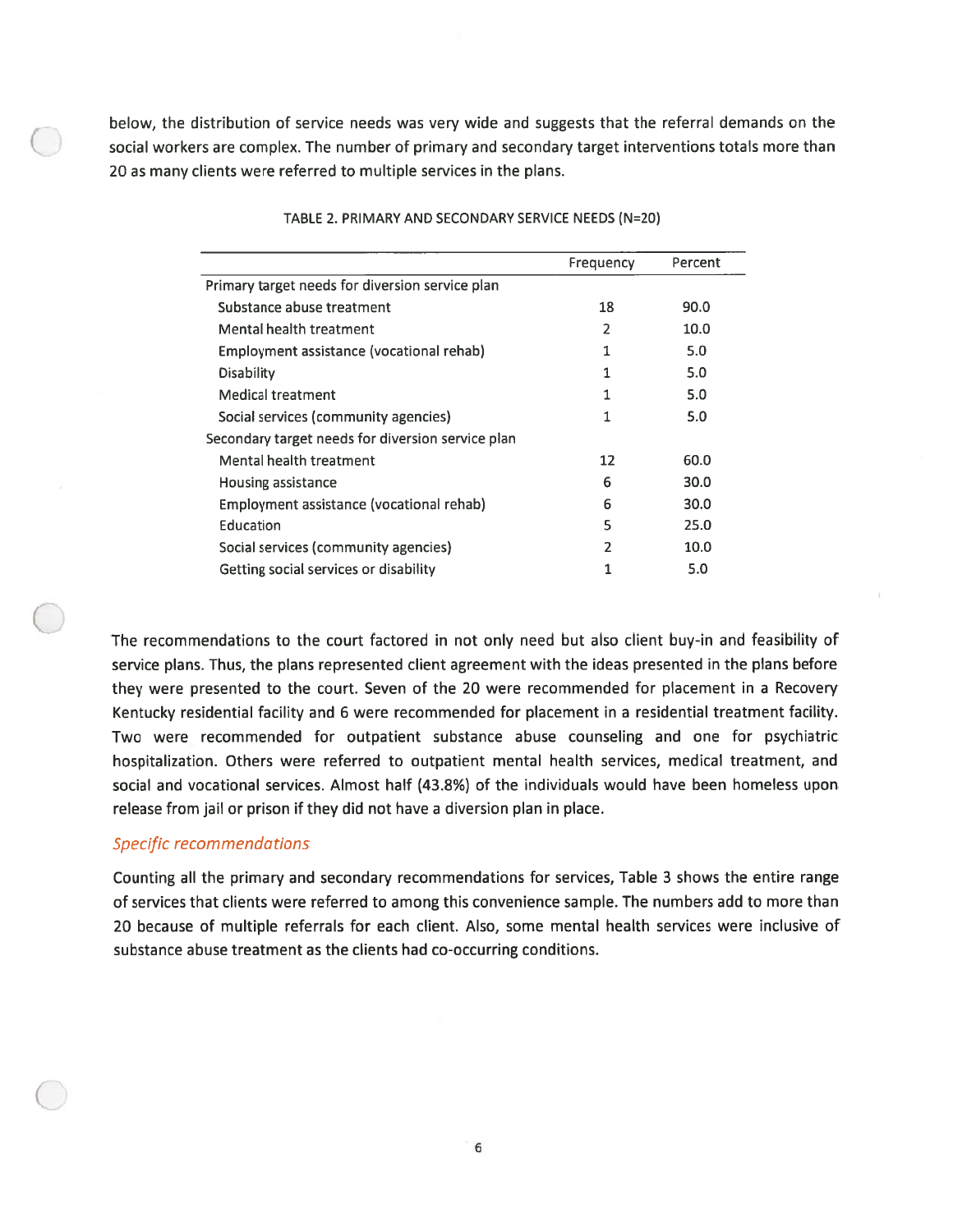|                                                | Frequency      | Percent |
|------------------------------------------------|----------------|---------|
| <b>Recovery Center admission</b>               |                | 35.0    |
| primary recommendation                         | $\overline{7}$ | 35.0    |
| Residential treatment center admission         | 6              | 30.0    |
| primary recommendation                         | 6              | 30.0    |
| Outpatient substance abuse treatment program   | 2              | 10.0    |
| primary recommendation                         | $\mathbf{1}$   | 5.0     |
| Psychiatric hospital                           |                | 5.0     |
| primary recommendation                         | $\mathbf{1}$   | 5.0     |
| <b>Medical treatment</b>                       | 1              | 5.0     |
| Outpatient mental health services <sup>2</sup> |                | 5.0     |
| Employment assistance (vocational rehab)       | 4              | 20.0    |
| primary recommendation                         | $\mathbf{1}$   | 5.0     |
| Social services                                | $\overline{z}$ | 10.0    |
| Mental health case management <sup>3</sup>     | 3              | 15.0    |
| Disability application                         | 1              | 5.0     |
| Other                                          | 6              | 30.0    |
| primary recommendation                         | 4              | 20.0    |

### TABLE 3. TOTAL OF REFERRAL RECOMMENDATIONS TO THE COURT (N=20)

1, 2, 3 Includes serious substance abuse plus mental illness in the intervention

## Area of the state

The counties of residence of the clients is shown in Figure 1 below. For this convenience sample, the greatest number was from Taylor County (5 or 25%). The county with the next largest number of clients was Laurel with 4 (20%).

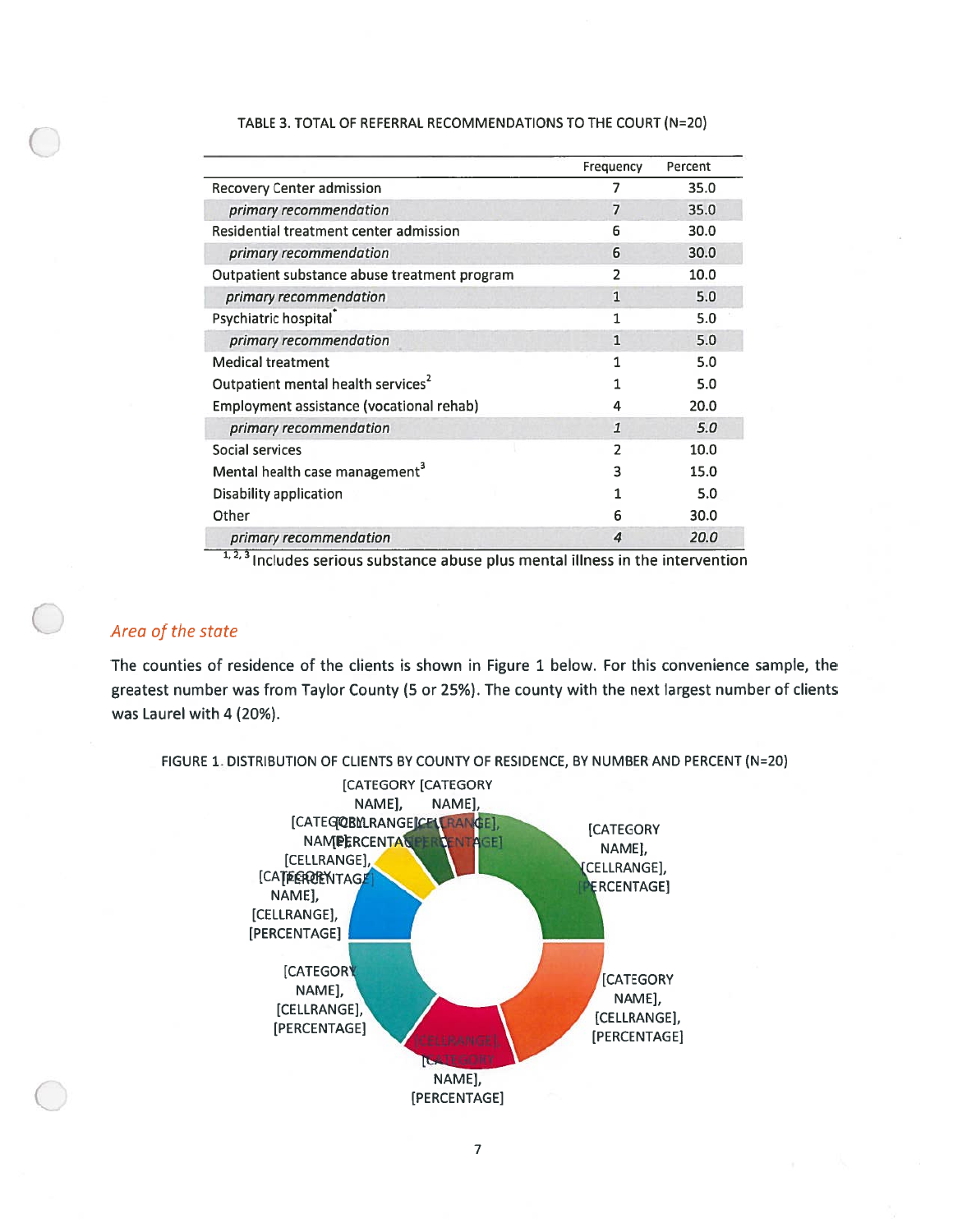## Disposition

An alternative sentencing arrangemen<sup>t</sup> was offered to 19 of the 20 clients, of whom, 11 received <sup>a</sup> decreased sentence and 6 received outright probation. Two pled guilty to lesser charges, but none had charges dismissed. Eighty percen<sup>t</sup> of the clients were incarcerated at the time the alternative sentencing plan was presented to the court.

## FINDINGS

This sample of 20 clients whose records were closed in 2012 gives an idea of the ways in which the program might result in serious cost offsets while it diverts individuals from incarceration into community services.

## Expected sentences based on charges before the court

To estimate the fullest effects of having <sup>a</sup> social worker alternative sentencing suppor<sup>t</sup> service, we first considered the potential sentencing arrangemen<sup>t</sup> for <sup>a</sup> court in the complete absence of any diversion services. This first step merely sets an outside limit of what the full sentencing costs might be if the courts only followed <sup>a</sup> punishment agenda.

The range of severity and number of charges per client was quite varied. Half of the 20 clients had mote than one charge and one client had nine charges. There were 49 charges in all for the 20 clients.

The co-occurrence of multiple charges could have affected expected sentences and may have influenced final court decisions, even though several charges were eventually dismissed by the court. The charges included assault,  $4<sup>th</sup>$  degree (misdemeanor, unless  $3<sup>rd</sup>$  domestic violence, then a 1-5 felony), DUI (misdemeanor, unless a 4<sup>th</sup>, then a 1-5 felony), possession of controlled substances (1<sup>st</sup> (1-3 year Class D) felony) and  $3^{rd}$  degree misdemeanor), theft by deception (if under \$500, misdemeanor, but if over \$500 and less than \$10,000, 1-5 year Class D felony, and if over \$10,000, then 5-10 Class C felony) theft by unlawful taking (same as theft by deception), tampering with physical evidence (1-5 class D felony) , DUI aggravator (included in DUI), misrepresentation to receive benefits (1-5 Class D felony), resisting arrest (misdemeanor), criminal possession of <sup>a</sup> forged instrument (depends on degree, but if <sup>a</sup> check would be 2<sup>nd</sup> degree and 1-5 Class D felony), and numerous other driving related offenses on top of other drug (Without knowing what other drug offenses cannot really say) or alcohol charges. The maximum sentence for these chargers is 20 years if run consecutively. If the 20 clients had received the expected sentences for all charges before the court, the group would have faced 14,577 days in jail or prison, or an average of 729 days per client.

### The actual sentences imposed versus actual number of months served

This pilot study examined the outcomes for 20 cases for the 12 months following <sup>a</sup> plan being approved by <sup>a</sup> court. Thus, while several of the 20 individuals might have had multiyear sentences, we only examined the days served in the 12 months following the plan being accepted by the court. The savings resulting from days served within the 12 months do not include any savings that might accrue beyond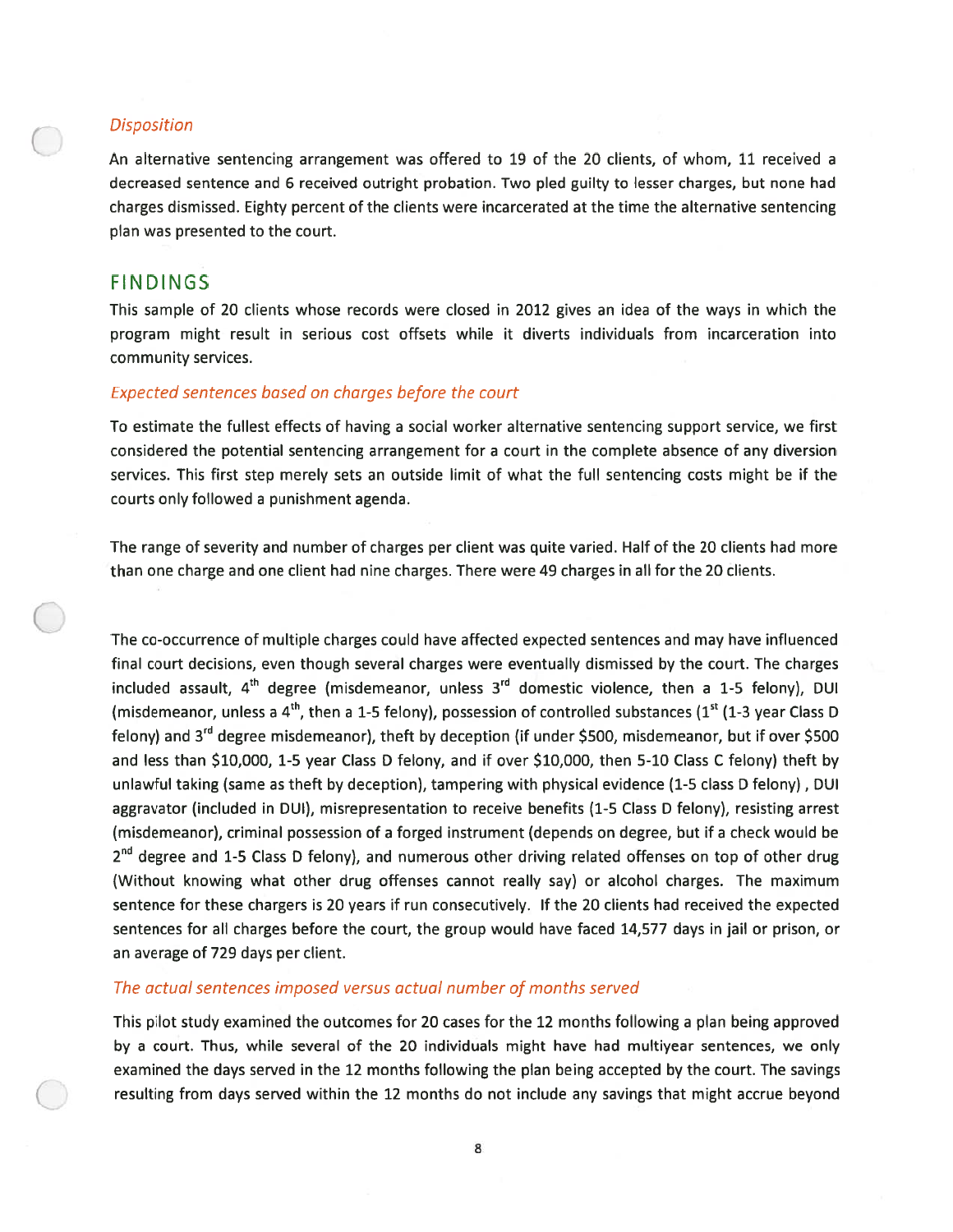this 12 month period. Also, the number of days served does not include credit for time served prior to adjudication.

The twenty clients' court imposed sentences, taken as <sup>a</sup> group summed to 4,515 days in jail or prison, for an average of 226 per client, or about seven and one-half months each. However, when we examine just the days that would have been served in the 12 months pos<sup>t</sup> disposition (thus limiting sentences to 365 days), the aggregate number of days in the first 12 months would have been 3,055. The total number of days actually served over the 12 months after the court disposition of the cases was 470 in jail or prison for an average per client of 23.5. The actual number of days served is 15.4% of the sentence that would have been expected during the 12 months pos<sup>t</sup> disposition for this group of 20 clients who had alternative sentencing plans approved by the court.

## Cost differences — likely sentences, actual sentences versus time served

We took the total number of days that might have been served by this sample of 20 clients and compared them to the actual sentences, and the number of days that could have been served in the 12 month study period. We then converted these days into costs using state average estimates for per diems in correctional facilities. We used <sup>a</sup> new average per diem cost figure actually represented in 2012 by the Department of Corrections that was not shown in the 2011 table of facility costs. We used the total state inmate average cost of \$49.77 (DOC, 2012). We then compared the cost of expected sentence to imposed sentence and then compared this to actual days served pos<sup>t</sup> adjudication. The days served and cost estimates are shown in Table 4.

### TABLE 4. DAYS FOR EXPECTED SENTENCE, IMPOSED SENTENCE AND ACTUAL DAYS SERVED AT STATE INMATE AVERAGE PER-DIEM COST (\$49.77) (N=20)

|                                                                                 | <b>DAYS</b> | COST      | <b>AVERAGE PER CLIENT</b> |
|---------------------------------------------------------------------------------|-------------|-----------|---------------------------|
| Potential expected sentence                                                     | 14,577      | \$725,497 | \$35,105                  |
| Total imposed sentence                                                          | 11,815      | \$588,032 | \$29,402                  |
| Amount of the sentence that could be served<br>within the 12-month study period | 3.055       | \$152,047 | \$7,602                   |
| Actual days served post disposition                                             | 470         | \$23,392  | \$1,170                   |

We took the same days incarcerated and applied those days to <sup>a</sup> jail per diem rate. While some of the clients in this sample might have been prison cases and might have been costed at <sup>a</sup> higher rate we considered examining them at the lower rate as well to establish <sup>a</sup> reasonable range of cost offsets. Thus we examined <sup>a</sup> maximum and minimum cost savings estimate to exhibit this range.

9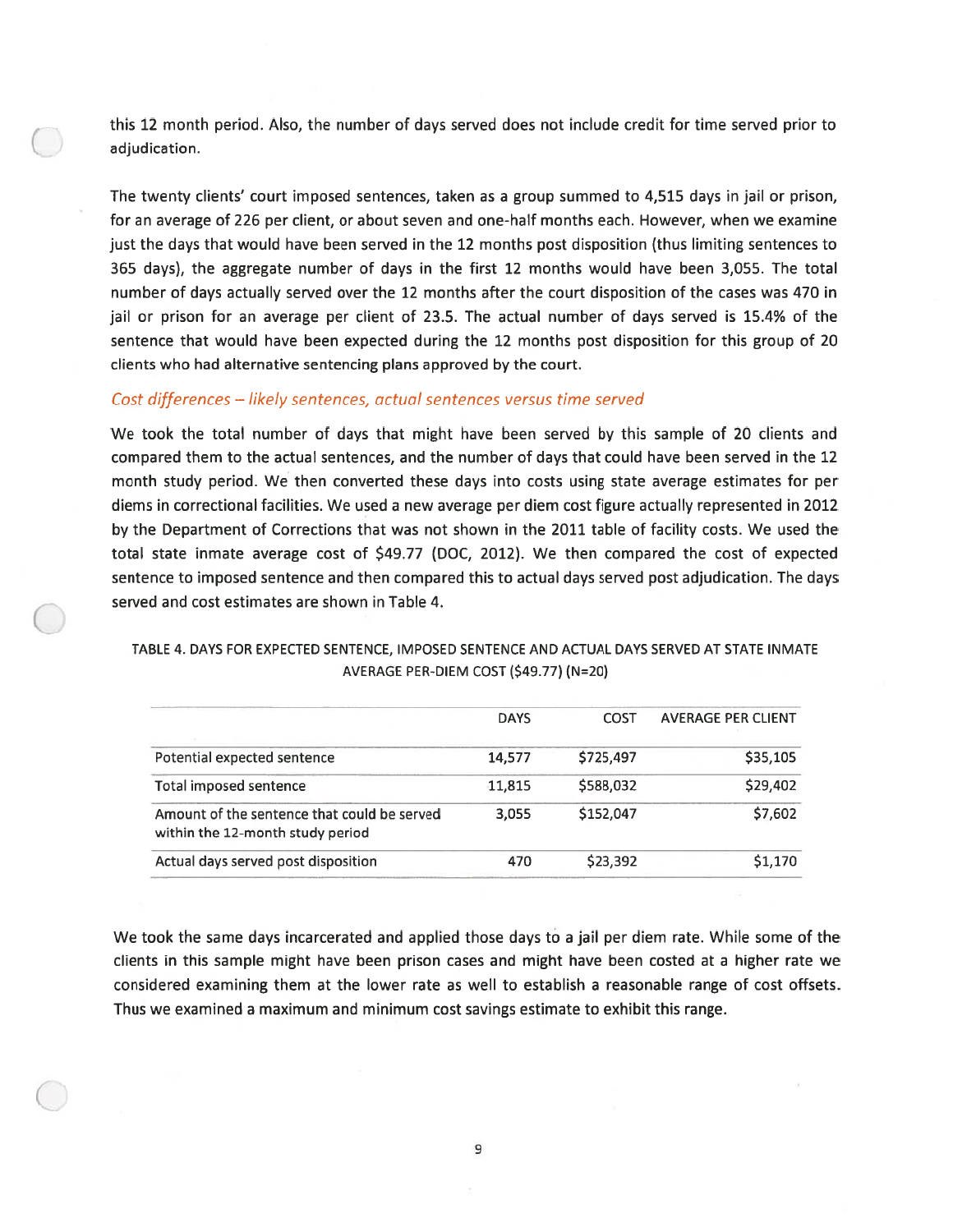## TABLE 5. DAYS FOR EXPECTED SENTENCE, IMPOSED SENTENCE AND ACTUAL DAYS SERVED AT JAIL PER-DIEM RATE (\$34.91) (N=20)

|                                                                             | <b>DAYS</b> | COST      | <b>AVERAGE PER CLIENT</b> |
|-----------------------------------------------------------------------------|-------------|-----------|---------------------------|
| Potential expected sentence                                                 | 14,577      | \$508,883 | \$25,444                  |
| Total imposed sentence                                                      | 11,815      | \$412,462 | \$20,623                  |
| Amount of sentence that could be served<br>within the 12-month study period | 3.055       | \$106,650 | \$5,332                   |
| Actual days served post disposition                                         | 470         | \$16,408  | \$820                     |

## The costs of DPA Social Worker Interventions

In order to arrive at <sup>a</sup> net value of the DPA alternative sentencing effort, we also had to consider the cost of the interventions. We factored in the per client cost of the DPA attorney services to maximize the possible Cabinet for Justice and Public Safety expenditures on these cases. The average per client cost for DPA services (excluding the social workers) for FY 2012 was \$220.87. To estimate the social worker cost per client, we examined the total expenditures for social workers and added those costs to the other DPA costs.

### Social worker costs

In FY 2012, the year for this <sup>p</sup>ilot study, the total expenditures for the social workers was \$499,489. The social workers had 1,053 cases overall in 2012, with 620 cases having an actual alternative sentencing <sup>p</sup>lan prepare<sup>d</sup> by the social workers. The <sup>620</sup> cases represented the overwhelming majority of labor time and effort compared to the remaining <sup>433</sup> cases. We estimated that 75% of overall social worker effort and costs were assigned to the alternative sentencing process. Of the <sup>620</sup> alternative sentencing work-ups, <sup>526</sup> cases had <sup>p</sup>lans that were accepted by the court for an 84.8% acceptance rate. The total expenditures for the eight social workers' salary, fringe benefits, <sup>p</sup>lus their travel, IT and IT suppor<sup>t</sup> was \$499,489 in FY 2012. The Alternative Sentencing project accounted for \$374,616 of the total social worker costs for the year. This resulted in an estimated per client cost for the social worker alternative sentencing service of \$604. Combining the average attorney costs with the social worker cost, we arrived at <sup>a</sup> total per client cost of \$825 for FY 2012.

### Return on investment

We took the costs of the DPA alternative sentencing services and analyzed them in relation to imposed sentence costs and actual days served during the <sup>12</sup> months pos<sup>t</sup> case disposition in court. The results are shown in Table <sup>6</sup> using an average state inmate per diem cost and then in table <sup>7</sup> using the jail per diem rates. In both tables, we also show <sup>a</sup> return on the investment which is <sup>a</sup> way to render the cost offsets from using the DPA alternative sentencing services. This approac<sup>h</sup> suggests that for each dollar of investment in DPA alternative sentencing services there is between <sup>a</sup> \$6.80 and \$4.47 savings to be realized.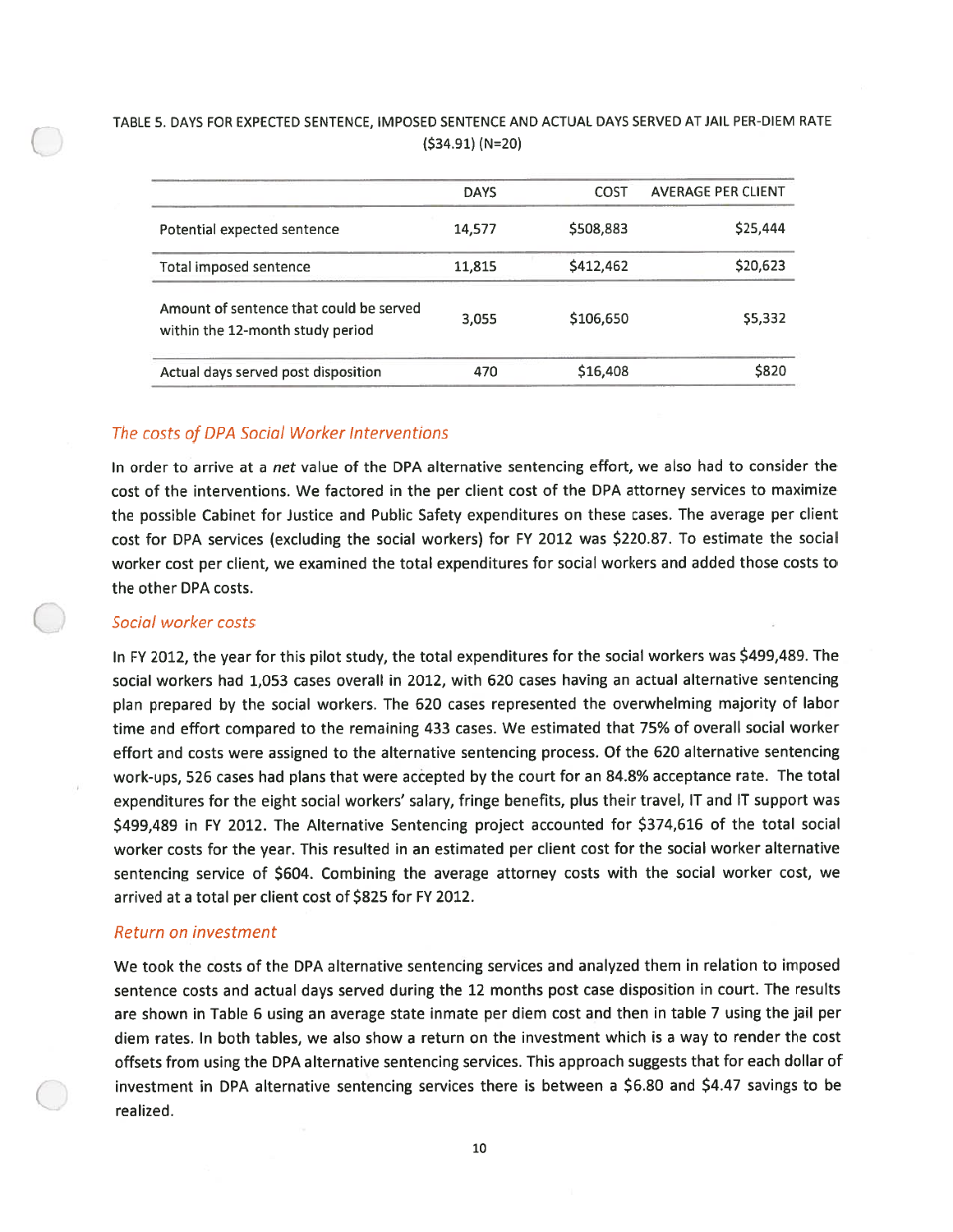### TABLE 6. PER CLIENT RETURN ON INVESTMENT CALCULATIONS WITH A PRISON PER DIEM RATE (N=20)

|               |                   |                   | <b>NET</b>        | <b>RETURN ON</b>  |
|---------------|-------------------|-------------------|-------------------|-------------------|
| <b>ACTUAL</b> | <b>DIFFERENCE</b> |                   | <b>SAVINGS</b>    | <b>INVESTMENT</b> |
| <b>TIME</b>   |                   |                   | <b>PER CLIENT</b> |                   |
| <b>SERVED</b> |                   |                   |                   |                   |
| \$1,170       | \$6.433           | \$825.09          | \$5,608           | \$1:\$6.80        |
|               | COST OF           | <b>CRUDE COST</b> | COST OF DPA       |                   |

### TABLE 7. PER CLIENT RETURN ON INVESTMENT CALCULATIONS WITH A JAIL PER DIEM RATE (N=20)

| JAIL RATE COST OF   | COST OF       | CRUDE COST        | COST OF DPA | NFT               | <b>RETURN ON</b> |
|---------------------|---------------|-------------------|-------------|-------------------|------------------|
| TIME POSSIBLE IN 12 | ACTUAL TIME   | <b>DIFFERENCE</b> |             | <b>SAVINGS</b>    | INVESTMENT       |
| <b>MONTHS</b>       | <b>SERVED</b> |                   |             | <b>PER CLIENT</b> |                  |
| \$5,332             | \$820         | \$4.512           | <b>S825</b> | \$3.687           | \$1:\$4.47       |
|                     |               |                   |             |                   |                  |

## **CONCLUSIONS**

This repor<sup>t</sup> summarizes the preliminary findings from <sup>a</sup> <sup>p</sup>ilot study of the outcomes of the DPA Alternative Sentencing Program. Using <sup>a</sup> convenience sample of <sup>20</sup> cases from FY 2012, we examined their potential sentences for an outside range of possible costs of incarceration in the absence of any possible alternative sentencing arrangements. Then, we examined the cost of the clients imposed sentences. We also examined the cost of actual time served following the disposition of the cases that included an acceptance by the court of the alternative sentencing <sup>p</sup>lans. We then analyzed costs, netting out the cost of the program, in order to arrive at an estimate of the net reductions in likely incarceration costs resulting from the use of the DPA program. Using two per diem rates we found high and low end cost offset amounts. These offset amounts can be rendered as returns on investments. At the high end there was <sup>a</sup> cost/benefit relation of \$1:\$6.80 and in the low end there was <sup>a</sup> relation of \$1:\$4.47. These ratios can be stated such that for every dollar spen<sup>t</sup> on the DPA alternative sentencing program, there was a savings of \$4.47 to \$6.80.

### Limitations

This study had several limitations. First, this was <sup>a</sup> <sup>p</sup>ilot using only <sup>a</sup> convenience sample. Thus, there are serious limits to generalizing from these findings. Second, the sample was small and may have excluded the kind of variance that is more likely in larger samples. Third, all the data were extracted from historical records after one year. Thus, there may have been distortions or inaccuracies due to inadequate record information. One purpose of this <sup>p</sup>ilot was to create <sup>a</sup> framework for the full study which will begin once all client records are entered into an electronic case managemen<sup>t</sup> system for the social workers.